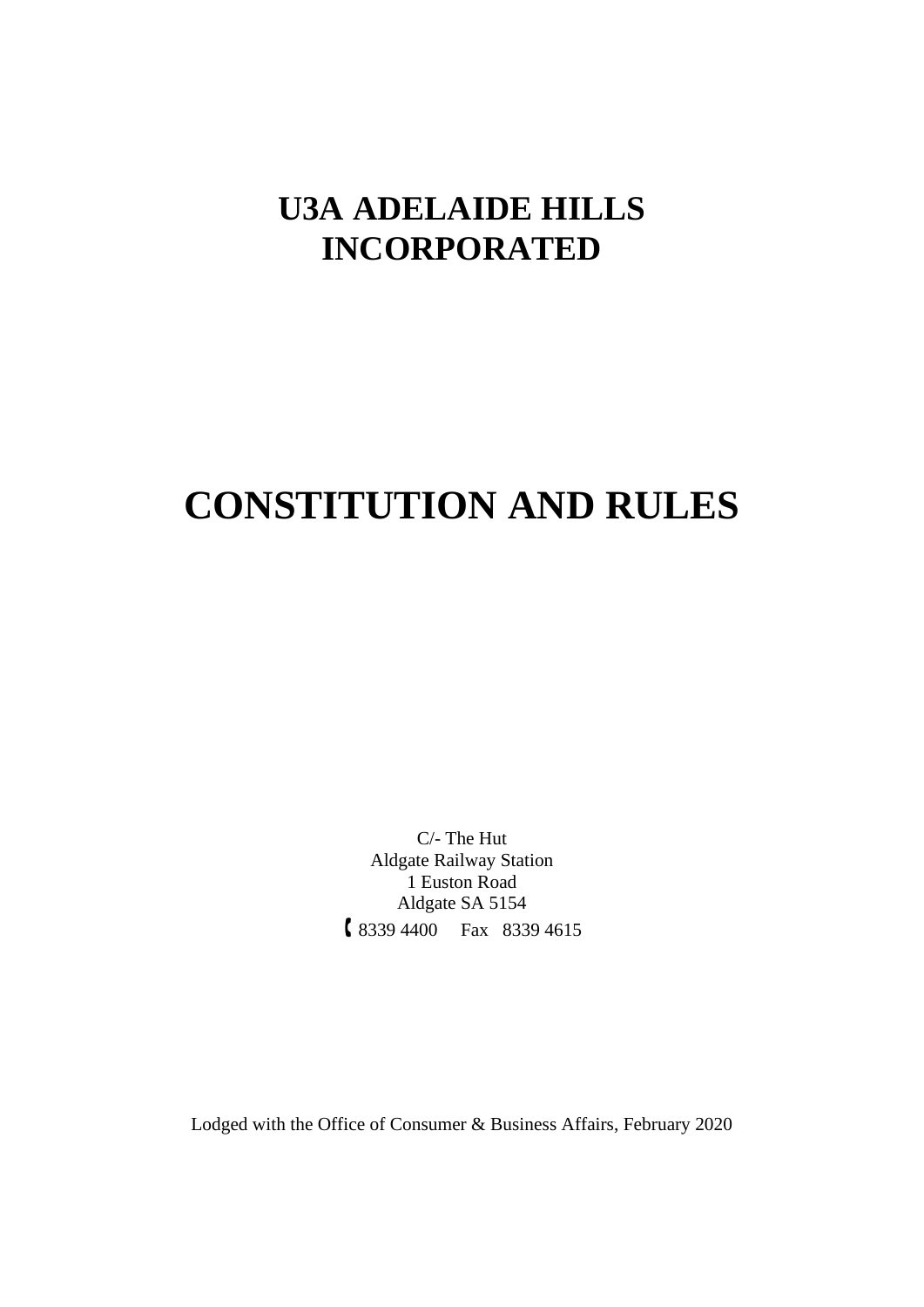#### **U3A ADELAIDE HILLS INC CONSTITUTION – February 2020**

# **1. NAME**

The name of the Association is U3A ADELAIDE HILLS INC referred to herein as "the Association" or "U3A-AH".

# **2. DEFINITIONS**

"management committee" means the management committee of the Association

"general meeting" means a general meeting of members of the Association convened in accordance with these rules

"the Act" means the Associations Incorporation Act 1985 with any amendments thereto

"special resolution" means a special resolution defined in the Act

"month" means a calendar month

"member" means a natural person who has paid the required membership subscription

"course co-ordinator" means the person holding overall responsibility for developing and publishing the U3A-AH learning activity program

"course organiser" means the person responsible for a specific portfolio of learning activities

"course leader" means the tutor or speaker for an individual course

"course" means a U3A-AH activity

"public officer" means the contact person and signatory for the association in matters relating to the requirements of the Office of Consumer and Business Affairs

"financial year" means July 1 to June 30

"academic year" means a calendar year

### **3. PURPOSE OF THE ASSOCIATION**

U3A-AH is a not for profit, community educational organisation providing learning activities, and is managed by and primarily targets people aged 50 years or older.

#### **4. THE AIMS AND OBJECTIVES OF THE ASSOCIATION**

- a) To provide members with both the stimulus of a broad range of courses including intellectual and physical activities and the opportunity to participate in community based activities.
- b) To develop:
	- educational activities that encourage co-operative investigation of a topic or area of mutual interest as a major focus
	- a culture in which activities, experience and expertise are recognised and shared.
- c) To create a learning culture that is free from discrimination.
- d) To provide opportunities for social interaction between members.
- e) To promote and encourage membership within the U3A-AH region.
- f) To exchange ideas and resources with other Universities of the Third Age, both in Australia and overseas and to encourage the extension of similar organisations in other parts of South Australia and Australia.
- g) To do all such things as may be incidental to the attainment of the above objectives.

#### **5. POWERS**

The Association shall have all the powers conferred by Section 25 of the Act.

#### **6. MEMBERSHIP**

- 6.1 Subscriptions a) Individual members shall be persons who have paid the annual membership fee and by doing so have agreed to the above aims and objectives.
	- b) Attendance at courses shall be limited to financial members only, except in exceptional circumstances.
	- c) Individual membership shall cease on:
		- $\bullet$  31<sup>st</sup> December of each year
			- or, the receipt of resignation in writing.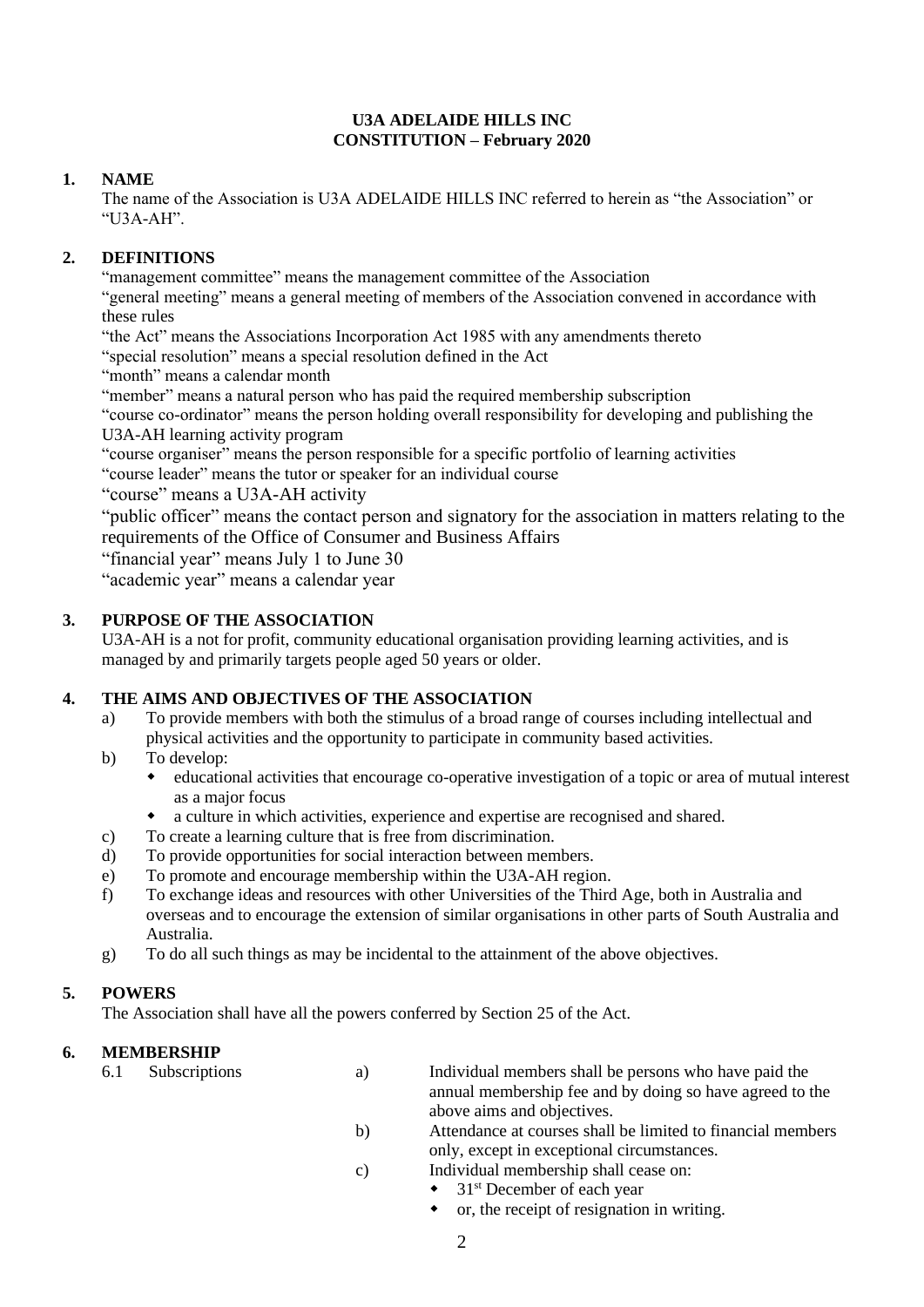- fees, set at each year's AGM, at a level designed to meet nonsalaried operational costs. 6.2 Expulsion of members The management committee is empowered to revoke the membership of any member of U3A-AH after the Association's dispute resolution procedure has been finalised and that member is found to have acted in such a way as to be detrimental to the organisation. 6.3 Register of members A register of members shall be maintained by a member of the management committee and include names and contact details. Access to the register of members shall be limited to persons authorised by the management committee. **7. THE MANAGEMENT COMMITTEE**  7.1 Powers and duties a) The affairs of the Association shall be managed and
	- exercise all such powers and do all such things as are required within the objects of the Association, and are not by the Act or by these rules required to be done by the Association in general meeting. b) The management committee has the management and control of the funds and other property of the Association. c) The management committee shall have authority to interpret the meaning of these rules and any other matter relating to the affairs of the Association on which these rules are silent. d) The management committee shall appoint a public officer as required by the Act. 7.2 Proceedings of management committee a) Management shall be vested in a management committee of up to 14 people elected at the Annual General Meeting (AGM). b) The management committee shall elect the Executive consisting of Chairperson, Vice Chairperson, Secretary,
		- Treasurer and Course Co-ordinator at their first meeting following and to be held within one month of the AGM. c) The Chairperson will have both a deliberative and casting vote.

d) U3A-AH will be financed principally by annual membership

controlled by a management committee which in addition to any powers and authorities conferred by these rules may

- d) The management committee shall have the right to co-opt members to fill casual vacancies.
- e) The management committee shall meet as often as may be required to conduct the business of the Association, and not less than four times annually.
- f) The quorum for meetings of the management committee shall be 5 members of that committee.
- g) The management committee shall appoint sub-committees for such purposes as it sees fit. The sub-committees shall report to the management committee.
- h) The management committee shall recommend the annual membership fee and present it at the AGM for members' approval.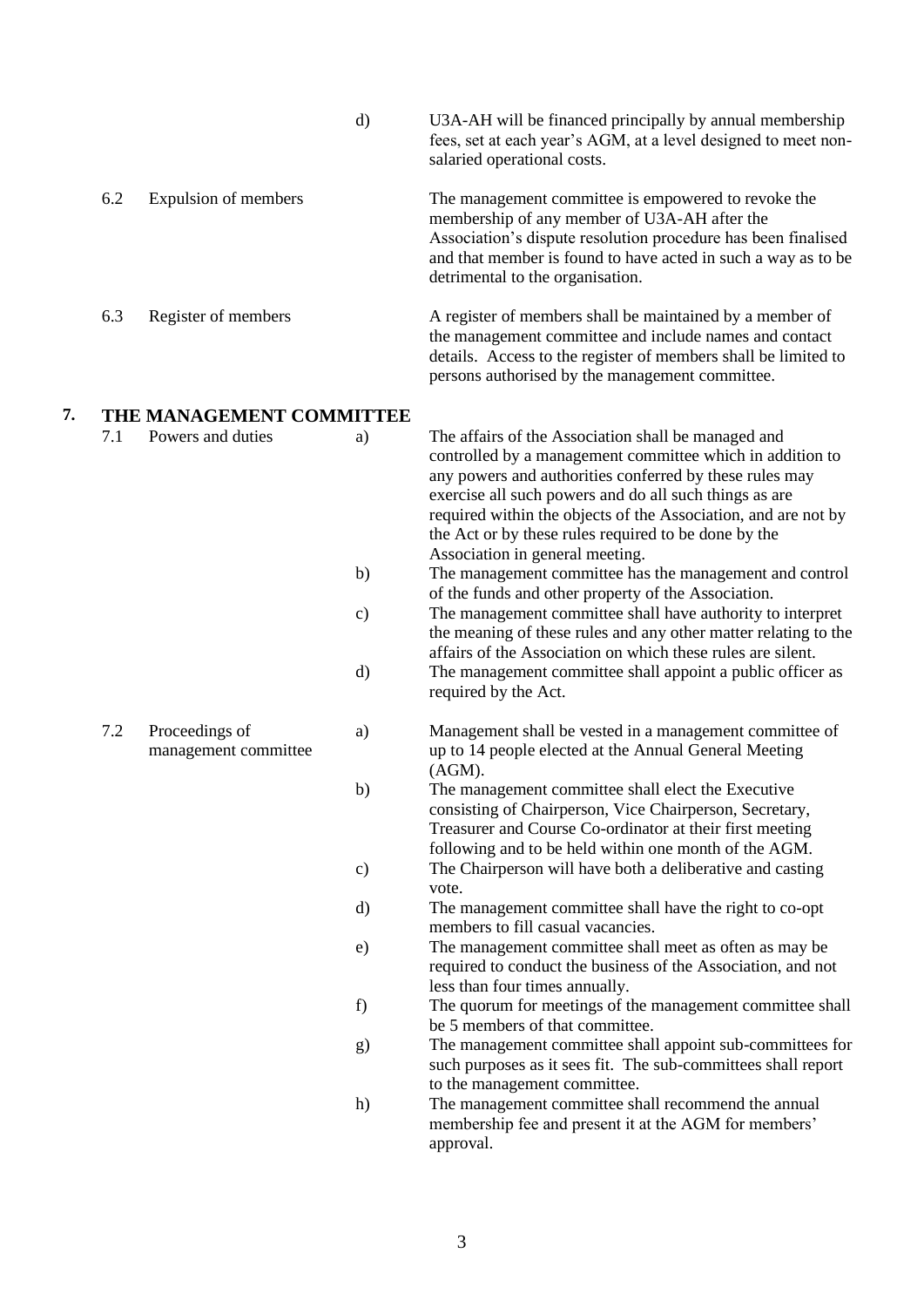| 8.<br><b>THE SEAL</b><br>U3A – AH shall have a Common Seal which shall be affixed only by the resolution of the management<br>committee or of a General Meeting and in the presence of at least two members of the management<br>the succeeding management committee meeting or of a General Meeting of the Association.<br>9.<br><b>GENERAL MEETINGS</b><br><b>Annual General Meetings</b><br>9.1<br>The Annual General Meeting shall be held once every<br>a)<br>of the financial year.<br>b)<br>the members, whichever is less.<br>$\mathbf{c})$<br>to:<br>confirm the minutes of the previous Annual General<br>$\blacklozenge$<br>the previous Annual General Meeting<br>receive a report from the Chairperson of the management<br>٠<br>committee for the previous financial year<br>receive a report and audited financial statements for the<br>٠<br>previous financial year<br>set fees for the following academic year<br>appoint an auditor<br>receive all relevant reports<br>elect the members of the management committee<br>٠<br>٠<br>week prior to the commencement of the meeting.<br>9.2<br><b>Special General Meetings</b><br>The management committee may call a Special General<br>a)<br>Meeting at any time.<br>A Special General Meeting shall be a meeting open to the<br>b)<br>membership of the Association.<br>A Special General Meeting shall be called by the Secretary<br>$\mathbf{c})$<br>within not less than 7 or more than 28 days of receipt of:<br>a directive of the management committee<br>or a written request of 20 members of the Association<br>٠<br>9.3<br>Notice of General Meetings<br>any premises occupied by the Association.<br>9.4<br>Proceedings at General<br>one fifth of all members, whichever is less.<br>Meetings<br>٠<br>majority of members present may decide to<br>4 |                                                                                                              |  |                                                                                                                                               | the AGM.                                                                                                          |  |
|------------------------------------------------------------------------------------------------------------------------------------------------------------------------------------------------------------------------------------------------------------------------------------------------------------------------------------------------------------------------------------------------------------------------------------------------------------------------------------------------------------------------------------------------------------------------------------------------------------------------------------------------------------------------------------------------------------------------------------------------------------------------------------------------------------------------------------------------------------------------------------------------------------------------------------------------------------------------------------------------------------------------------------------------------------------------------------------------------------------------------------------------------------------------------------------------------------------------------------------------------------------------------------------------------------------------------------------------------------------------------------------------------------------------------------------------------------------------------------------------------------------------------------------------------------------------------------------------------------------------------------------------------------------------------------------------------------------------------------------------------------------------------------------------------------------------------------|--------------------------------------------------------------------------------------------------------------|--|-----------------------------------------------------------------------------------------------------------------------------------------------|-------------------------------------------------------------------------------------------------------------------|--|
|                                                                                                                                                                                                                                                                                                                                                                                                                                                                                                                                                                                                                                                                                                                                                                                                                                                                                                                                                                                                                                                                                                                                                                                                                                                                                                                                                                                                                                                                                                                                                                                                                                                                                                                                                                                                                                    | committee including at least one executive member. Every use of the seal shall be recorded in the minutes of |  |                                                                                                                                               |                                                                                                                   |  |
|                                                                                                                                                                                                                                                                                                                                                                                                                                                                                                                                                                                                                                                                                                                                                                                                                                                                                                                                                                                                                                                                                                                                                                                                                                                                                                                                                                                                                                                                                                                                                                                                                                                                                                                                                                                                                                    |                                                                                                              |  |                                                                                                                                               |                                                                                                                   |  |
|                                                                                                                                                                                                                                                                                                                                                                                                                                                                                                                                                                                                                                                                                                                                                                                                                                                                                                                                                                                                                                                                                                                                                                                                                                                                                                                                                                                                                                                                                                                                                                                                                                                                                                                                                                                                                                    |                                                                                                              |  |                                                                                                                                               | financial year and not more than four months after the close                                                      |  |
|                                                                                                                                                                                                                                                                                                                                                                                                                                                                                                                                                                                                                                                                                                                                                                                                                                                                                                                                                                                                                                                                                                                                                                                                                                                                                                                                                                                                                                                                                                                                                                                                                                                                                                                                                                                                                                    |                                                                                                              |  |                                                                                                                                               | A quorum at any General Meeting shall be 15, or one-fifth of                                                      |  |
|                                                                                                                                                                                                                                                                                                                                                                                                                                                                                                                                                                                                                                                                                                                                                                                                                                                                                                                                                                                                                                                                                                                                                                                                                                                                                                                                                                                                                                                                                                                                                                                                                                                                                                                                                                                                                                    |                                                                                                              |  |                                                                                                                                               | The order of business of the Annual General Meeting shall be                                                      |  |
|                                                                                                                                                                                                                                                                                                                                                                                                                                                                                                                                                                                                                                                                                                                                                                                                                                                                                                                                                                                                                                                                                                                                                                                                                                                                                                                                                                                                                                                                                                                                                                                                                                                                                                                                                                                                                                    |                                                                                                              |  |                                                                                                                                               | Meeting and of any Special General Meeting held since                                                             |  |
|                                                                                                                                                                                                                                                                                                                                                                                                                                                                                                                                                                                                                                                                                                                                                                                                                                                                                                                                                                                                                                                                                                                                                                                                                                                                                                                                                                                                                                                                                                                                                                                                                                                                                                                                                                                                                                    |                                                                                                              |  |                                                                                                                                               |                                                                                                                   |  |
|                                                                                                                                                                                                                                                                                                                                                                                                                                                                                                                                                                                                                                                                                                                                                                                                                                                                                                                                                                                                                                                                                                                                                                                                                                                                                                                                                                                                                                                                                                                                                                                                                                                                                                                                                                                                                                    |                                                                                                              |  |                                                                                                                                               |                                                                                                                   |  |
|                                                                                                                                                                                                                                                                                                                                                                                                                                                                                                                                                                                                                                                                                                                                                                                                                                                                                                                                                                                                                                                                                                                                                                                                                                                                                                                                                                                                                                                                                                                                                                                                                                                                                                                                                                                                                                    |                                                                                                              |  |                                                                                                                                               |                                                                                                                   |  |
|                                                                                                                                                                                                                                                                                                                                                                                                                                                                                                                                                                                                                                                                                                                                                                                                                                                                                                                                                                                                                                                                                                                                                                                                                                                                                                                                                                                                                                                                                                                                                                                                                                                                                                                                                                                                                                    |                                                                                                              |  |                                                                                                                                               |                                                                                                                   |  |
|                                                                                                                                                                                                                                                                                                                                                                                                                                                                                                                                                                                                                                                                                                                                                                                                                                                                                                                                                                                                                                                                                                                                                                                                                                                                                                                                                                                                                                                                                                                                                                                                                                                                                                                                                                                                                                    |                                                                                                              |  |                                                                                                                                               | conduct other business placed on the agenda at least one                                                          |  |
|                                                                                                                                                                                                                                                                                                                                                                                                                                                                                                                                                                                                                                                                                                                                                                                                                                                                                                                                                                                                                                                                                                                                                                                                                                                                                                                                                                                                                                                                                                                                                                                                                                                                                                                                                                                                                                    |                                                                                                              |  |                                                                                                                                               |                                                                                                                   |  |
|                                                                                                                                                                                                                                                                                                                                                                                                                                                                                                                                                                                                                                                                                                                                                                                                                                                                                                                                                                                                                                                                                                                                                                                                                                                                                                                                                                                                                                                                                                                                                                                                                                                                                                                                                                                                                                    |                                                                                                              |  |                                                                                                                                               |                                                                                                                   |  |
|                                                                                                                                                                                                                                                                                                                                                                                                                                                                                                                                                                                                                                                                                                                                                                                                                                                                                                                                                                                                                                                                                                                                                                                                                                                                                                                                                                                                                                                                                                                                                                                                                                                                                                                                                                                                                                    |                                                                                                              |  |                                                                                                                                               |                                                                                                                   |  |
|                                                                                                                                                                                                                                                                                                                                                                                                                                                                                                                                                                                                                                                                                                                                                                                                                                                                                                                                                                                                                                                                                                                                                                                                                                                                                                                                                                                                                                                                                                                                                                                                                                                                                                                                                                                                                                    |                                                                                                              |  |                                                                                                                                               |                                                                                                                   |  |
|                                                                                                                                                                                                                                                                                                                                                                                                                                                                                                                                                                                                                                                                                                                                                                                                                                                                                                                                                                                                                                                                                                                                                                                                                                                                                                                                                                                                                                                                                                                                                                                                                                                                                                                                                                                                                                    |                                                                                                              |  |                                                                                                                                               | specifying the business to be conducted at the meeting.                                                           |  |
|                                                                                                                                                                                                                                                                                                                                                                                                                                                                                                                                                                                                                                                                                                                                                                                                                                                                                                                                                                                                                                                                                                                                                                                                                                                                                                                                                                                                                                                                                                                                                                                                                                                                                                                                                                                                                                    |                                                                                                              |  | Written notice of not more than 28 days and not less than 7 days of a<br>General Meeting shall be distributed to all members and displayed at |                                                                                                                   |  |
|                                                                                                                                                                                                                                                                                                                                                                                                                                                                                                                                                                                                                                                                                                                                                                                                                                                                                                                                                                                                                                                                                                                                                                                                                                                                                                                                                                                                                                                                                                                                                                                                                                                                                                                                                                                                                                    |                                                                                                              |  |                                                                                                                                               | A quorum at a General Meeting shall be 15 members or                                                              |  |
|                                                                                                                                                                                                                                                                                                                                                                                                                                                                                                                                                                                                                                                                                                                                                                                                                                                                                                                                                                                                                                                                                                                                                                                                                                                                                                                                                                                                                                                                                                                                                                                                                                                                                                                                                                                                                                    |                                                                                                              |  |                                                                                                                                               | If at a General Meeting there is no quorum within thirty<br>minutes of the time appointed for the meeting, then a |  |
|                                                                                                                                                                                                                                                                                                                                                                                                                                                                                                                                                                                                                                                                                                                                                                                                                                                                                                                                                                                                                                                                                                                                                                                                                                                                                                                                                                                                                                                                                                                                                                                                                                                                                                                                                                                                                                    |                                                                                                              |  |                                                                                                                                               |                                                                                                                   |  |
|                                                                                                                                                                                                                                                                                                                                                                                                                                                                                                                                                                                                                                                                                                                                                                                                                                                                                                                                                                                                                                                                                                                                                                                                                                                                                                                                                                                                                                                                                                                                                                                                                                                                                                                                                                                                                                    |                                                                                                              |  |                                                                                                                                               |                                                                                                                   |  |
|                                                                                                                                                                                                                                                                                                                                                                                                                                                                                                                                                                                                                                                                                                                                                                                                                                                                                                                                                                                                                                                                                                                                                                                                                                                                                                                                                                                                                                                                                                                                                                                                                                                                                                                                                                                                                                    |                                                                                                              |  |                                                                                                                                               |                                                                                                                   |  |

#### 7.3 Disqualification of management committee members

a) An executive or ordinary member of the management committee shall cease to hold such office upon:

(i) tendering a resignation in writing

(ii) or, their absence from three successive management committee meetings without explanation or apology

(iii) or, the election of a new management committee at

#### **8. THE SEAL**

#### **9. GENERAL MEETINGS**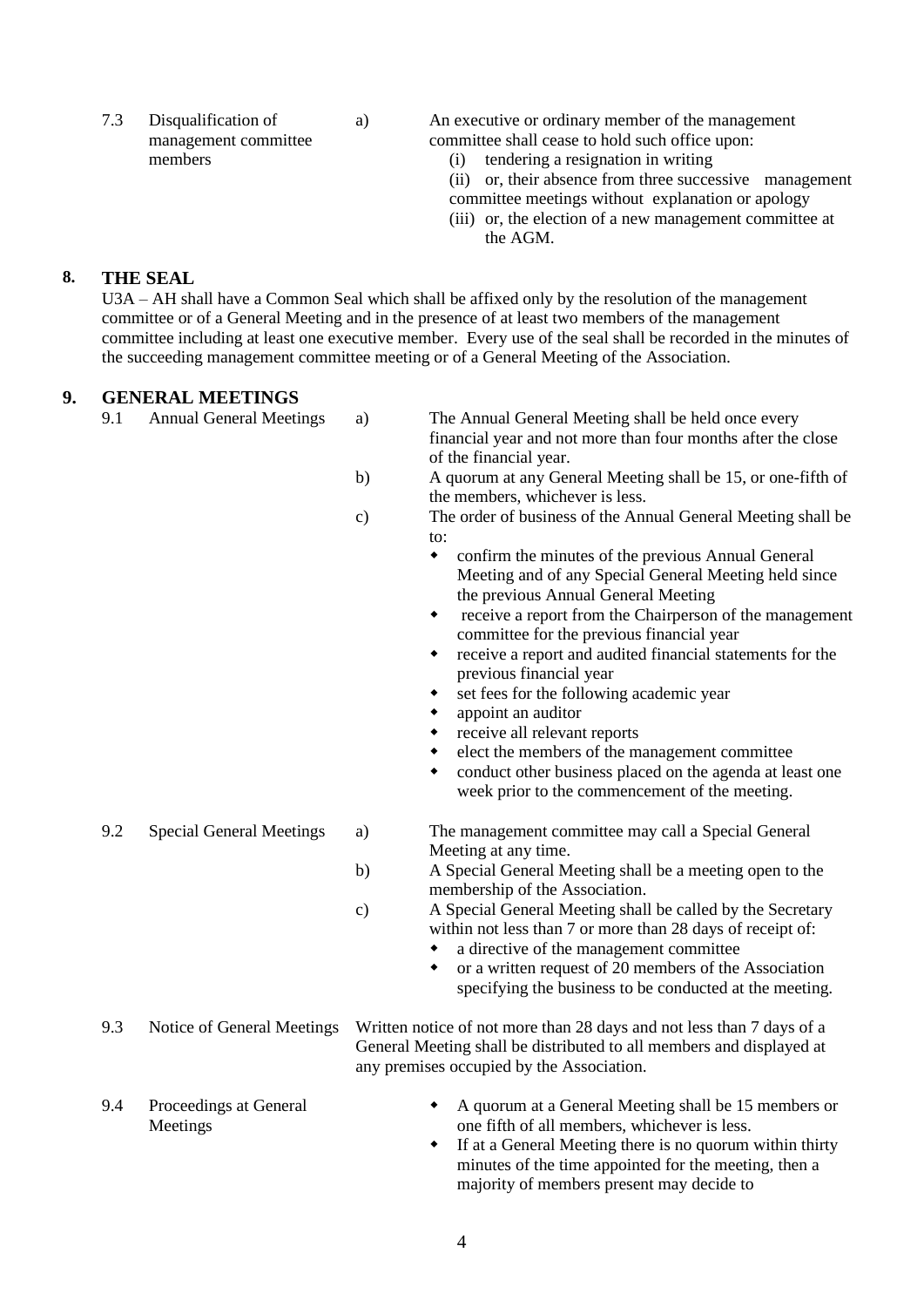adjourn the meeting for a period not exceeding fourteen days. Notice of the adjourned meeting will be displayed at any premises occupied by the Association.

- If a quorum is not present at the adjourned meeting, the meeting will lapse altogether.
- The Chairperson shall preside as chairperson at a General Meeting of the Association.
- 9.5 Voting at General Meetings  $\bullet$  Each member shall be entitled to one vote at a General Meeting provided that he or she has been a member for at least 30 days prior to the meeting.
	- The Chairperson will have both a deliberative and casting vote.
	- A question for decision at a General Meeting must be determined by members eligible to vote, who may vote in person or by proxy at the meeting.
	- A resolution is passed by a simple majority at a General Meeting.
	- Voting shall be by show of hands:
		- in any contested election the poll shall be a secret ballot
		- any meeting may, by show of hands, require any other vote to be by secret ballot.

9.6 Proxies Any member not personally present shall be entitled to vote using the official proxy form. The member may appoint a proxy (who is also a member) to vote on his or her behalf. The Proxy Form shall be presented to the Chairperson at the commencement of the meeting.

The proxy form should state the following:

*"I the undersigned being a member of the U3A – AH, hereby appoint…………………………………..as my proxy to vote for me or on my behalf at the Annual or Special Meeting (as the case may be) of the U3A – AH, to be held on the……………….day of…………………..20\_\_.. Signed by the said………………………………………… In the presence of………………………………………….."*

#### **10. EXECUTIVE ROLES AND RESPONSIBILITIES**

| 10.1 | The Chairperson's role is | a)           | the meetings start and finish on time                                                |
|------|---------------------------|--------------|--------------------------------------------------------------------------------------|
|      | to ensure that:           | b)           | attendees, apologies and minutes are recorded accurately and in<br>sufficient detail |
|      |                           | C)           | meeting rules are followed                                                           |
|      |                           | d)           | everyone gets a chance to speak on each topic                                        |
|      |                           | e)           | business is conducted in an orderly manner                                           |
|      |                           | f)           | discussion is focussed on the agenda item of the moment                              |
|      |                           | $\mathbf{g}$ | discussion is courteous at all times                                                 |
|      |                           | h)           | the views of all members are respected                                               |
|      |                           | 1)           | decisions are made according to the policies of the organisation                     |
|      |                           | J)           | tasks are delegated appropriately and fairly                                         |
|      |                           | $\bf k$      | all guests are made to feel welcome                                                  |
|      |                           |              |                                                                                      |

- l) all guests understand their rights at the meeting.
- m) other duties as required by the committee.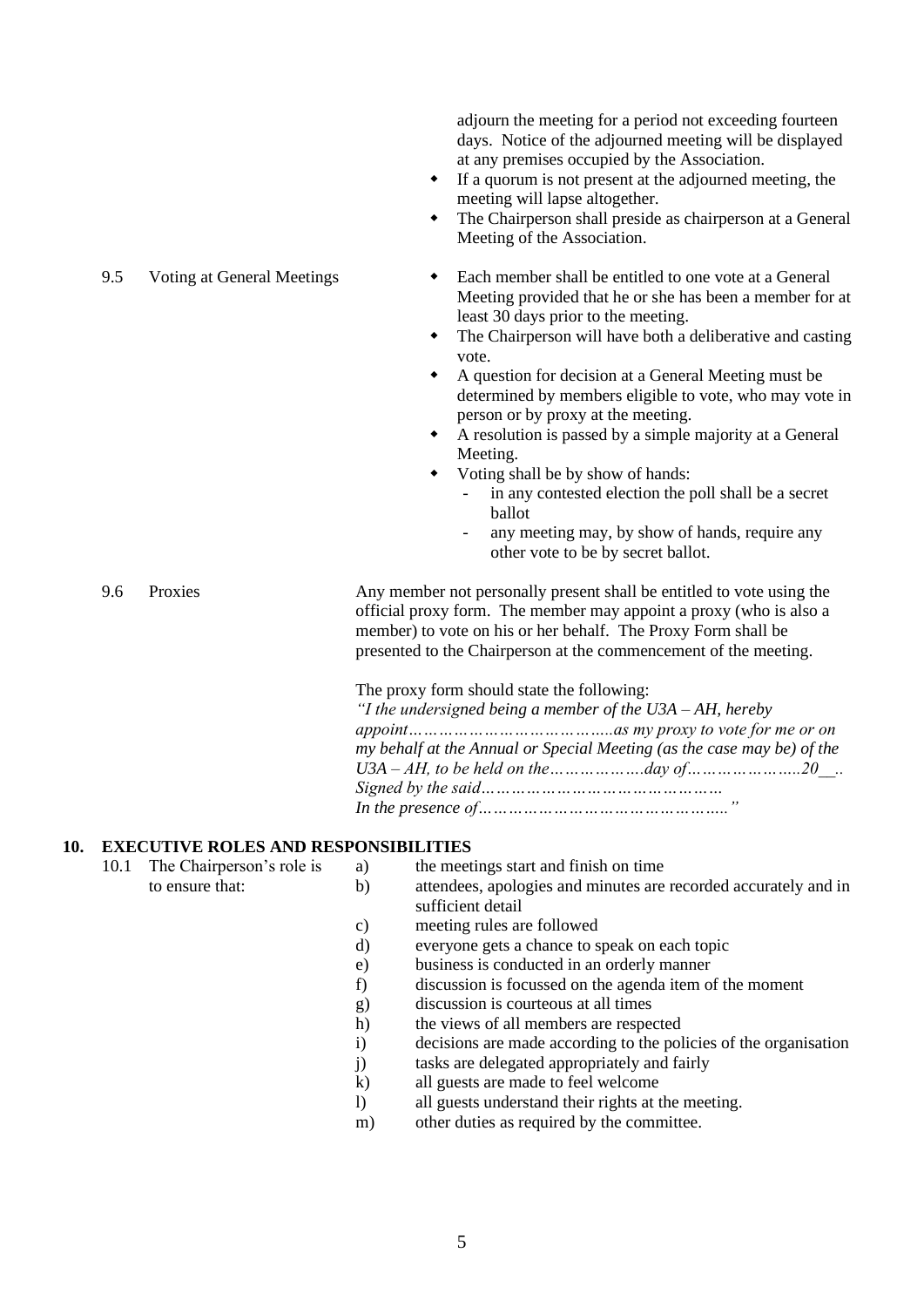10.3 The Treasurer's role is to ensure that:

- 10.2 The Secretary's role is to a) records of the organisation are kept
	- ensure that: b) incoming and outgoing correspondence is managed
		- c) meetings are called according to the constitution
		- d) agendas are prepared (usually in conjunction with the Chairperson) and circulated
		- e) formal records of all meetings of the management committee are kept
		- f) a register of current members is maintained and made available at the AGM.
		- g) other duties as required by the committee.
		- a) the finances of the organisation are managed appropriately including the production of budgets and the submission of financial reports to each committee meeting
		- b) recommendations are made to the management committee about income and expenditure and investments and debts
		- c) records are kept of all incoming and outgoing payments d) payments are by petty cash or cheque or electronic means approved by any two office bearers. Major or unusual
		- expenditures must be authorised in advance by the committee e) financial statements are collated for the attention of the Auditor
			- at the end of each financial year
		- f) financial statements and audited accounts are presented to the Annual General Meeting.
		- g) other duties as required by the committee.
			- the process of developing the course program is managed according to the organisation's requirements.
		- b) the program is balanced in terms of content and timetable
		- c) the program reflects presenter's knowledge and experience
		- d) presenters and organisers are recruited and supported with relevant information
		- e) the program is collated and produced in a timely manner
		- f) other duties as required by the committee

# **11. DISPUTE RESOLUTION**

a) This procedure applies to any disputes involving the association.

a)

- b) The parties to the dispute must discuss the issue and seek to resolve the matter within 14 days.
- c) If the parties are unable to resolve a dispute they may choose to meet to discuss the dispute with the Association's Dispute Committee of three, appointed as necessary, who have the power to refer the matter to an independent arbiter if required.
- d) The privacy and confidentiality of all persons party to a dispute must be maintained throughout the process.

# **12. PROHIBITION AGAINST SECURING PROFITS FOR MEMBERS**

The income and capital of the association shall be applied exclusively to the promotion of its objects and no portion shall be paid or distributed directly or indirectly to members or their associates except as bona fide remuneration of a member for services rendered or expenses incurred on behalf of the association.

### **13. DISSOLUTION**

a) U3A - AH can only be dissolved by a special resolution which is approved by at least three quarters of the members present and eligible to vote, or their proxies, at a special general meeting of members called for the purpose, of which not less than 28 days written notice, including notice of the proposed dissolution, has been given to all members.

10.4 Course Co-ordinator's role is to ensure that: